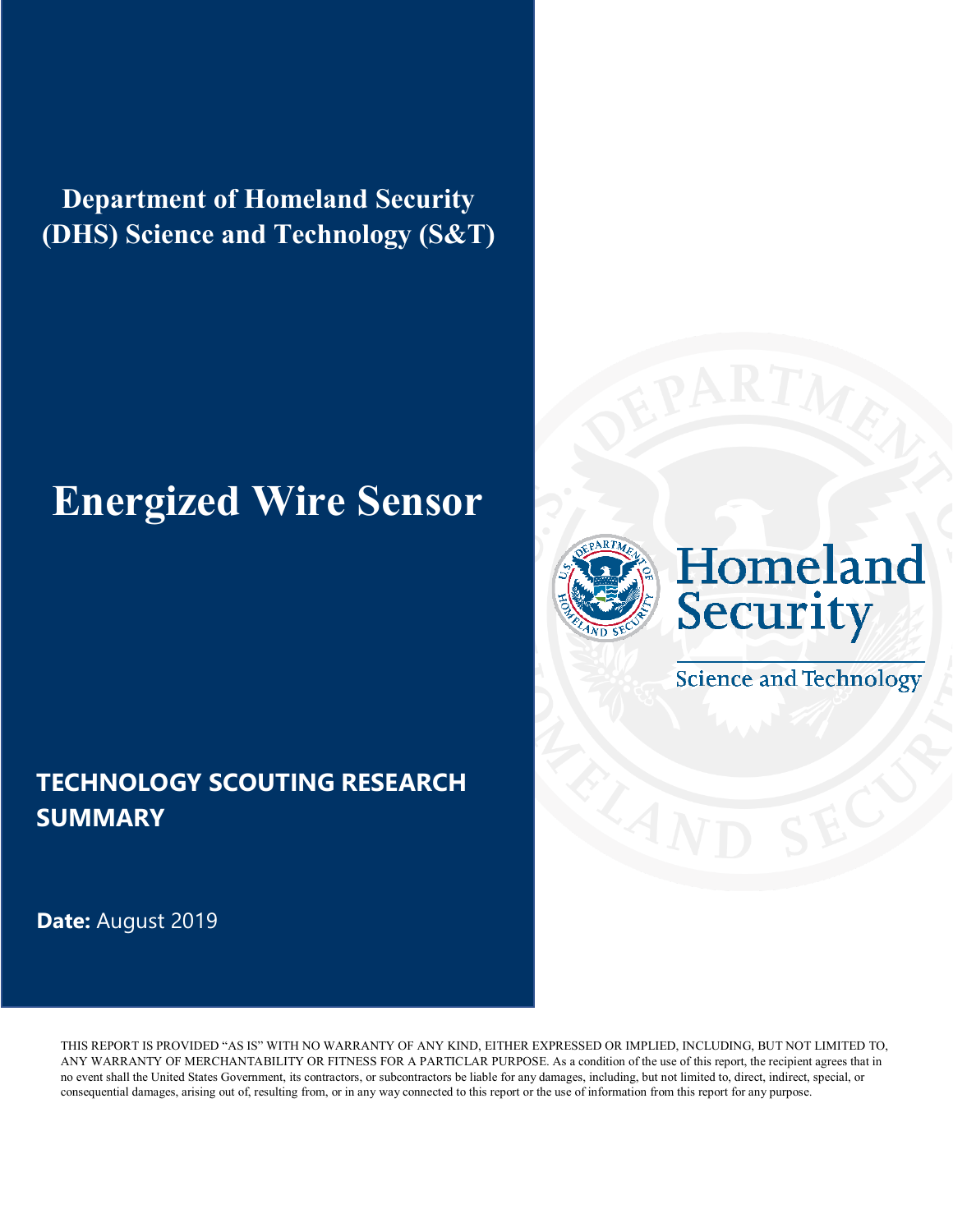### **Energized Wire Sensor** *Research Summary*



**Overview**: Subject matter experts, proprietary commercial datasets, and open-source research were utilized to compile a preliminary list of Solution Options. A summary is outlined below, and the **top 9 Solutions** identified thus far are displayed on the following pages. Upon the initial scan, there were **zero solutions** found that meet all requirements specified, but the 9 solutions listed partially meet the specified requirements.

#### **Problem Description:**

This report is seeking technology solution options to detect if a downed power line is energized during emergency response operations. An "energized" or "live" wire is one that still has an electric current running through it. Downed power lines are often found at emergency scenes, particularly in the cases of car accidents and natural disasters, such as severe weather with high winds. An energized downed wire can carry a current strong enough to cause serious injury or death. First responders risk electric shock through "step potential," when a person is exposed to a difference in ground voltage while walking, or "touch potential," when a person is exposed to an object with a voltage difference. Currently, first responders must wait for the local utility company to test the downed wire three times before entering the scene to ensure safety. The process for utility company testing starts when a central control center receives notification of an electrical disruption, either through a local electrical substation or via calls from people who have lost power. The outage is then confirmed by a utility crew who inspects the wire, isolates the downed line, installs grounds to prevent energization, and then tests to ensure the downed line is no longer live. In large incidents with many downed wires, this process can take hours to days which significantly delays first responders in reaching victims. Further, downed wires are often covered by debris, so first responders and victims may not be able to know if there is a wire or where it is located. Thus, first responders need a sensor that is either handheld or integrated into existing gear that detects energized wires at a stand-off distance; this would provide situational awareness of hazards so they can safely navigate an emergency scene.

This report will examine solutions that provide stand-off detection of energized wires. The sensor could be used by first responders across the law enforcement, fire, and emergency medical services (EMS) communities in a variety of environments. Ideally, the sensor would have a graphical user interface (GUI) where first responders could access voltage information. This solution would be government-off-the-shelf (GOTS) or commercial-off-the-shelf (COTS) and available for purchase in the next 8-12 months.

#### **Desired Use Case:**

Upon arrival at an incident scene, a first responder would be able to quickly ascertain whether visible downed wires are energized and if there are any energized wires in the area that are not immediately visible. In the case of a car that has hit a utility pole and detached wires, the difference in voltage between the victims in the car and current running through soil could create a highly dangerous situation for both first responders and victims. A first responder would be able to carry the energized wire sensor in their hand or as part of their personal protective equipment (PPE) or other gear. The form factor and use would be similar to a thermal imaging camera. The sensor would scan the area for energized wires or objects that may be energized and indicate on a GUI the voltage and location. The first responder would understand in a matter of minutes where there were energized wires on the scene. The first response teams would not need to wait for the downed wires to be isolated and tested three times by utility companies. Once the first responder determined the area was safe, emergency teams could immediately start attending to victims.

#### **Technology Requirements:**

The solutions identified were assessed against the following technology requirements. The considerations when evaluating energized wire sensors include being able to provide:

| <b>Distance</b> | Detects energized wires from a minimum distance of 25 feet                        |
|-----------------|-----------------------------------------------------------------------------------|
| <b>Battery</b>  | Contains a rechargeable battery or single use battery that can be easily replaced |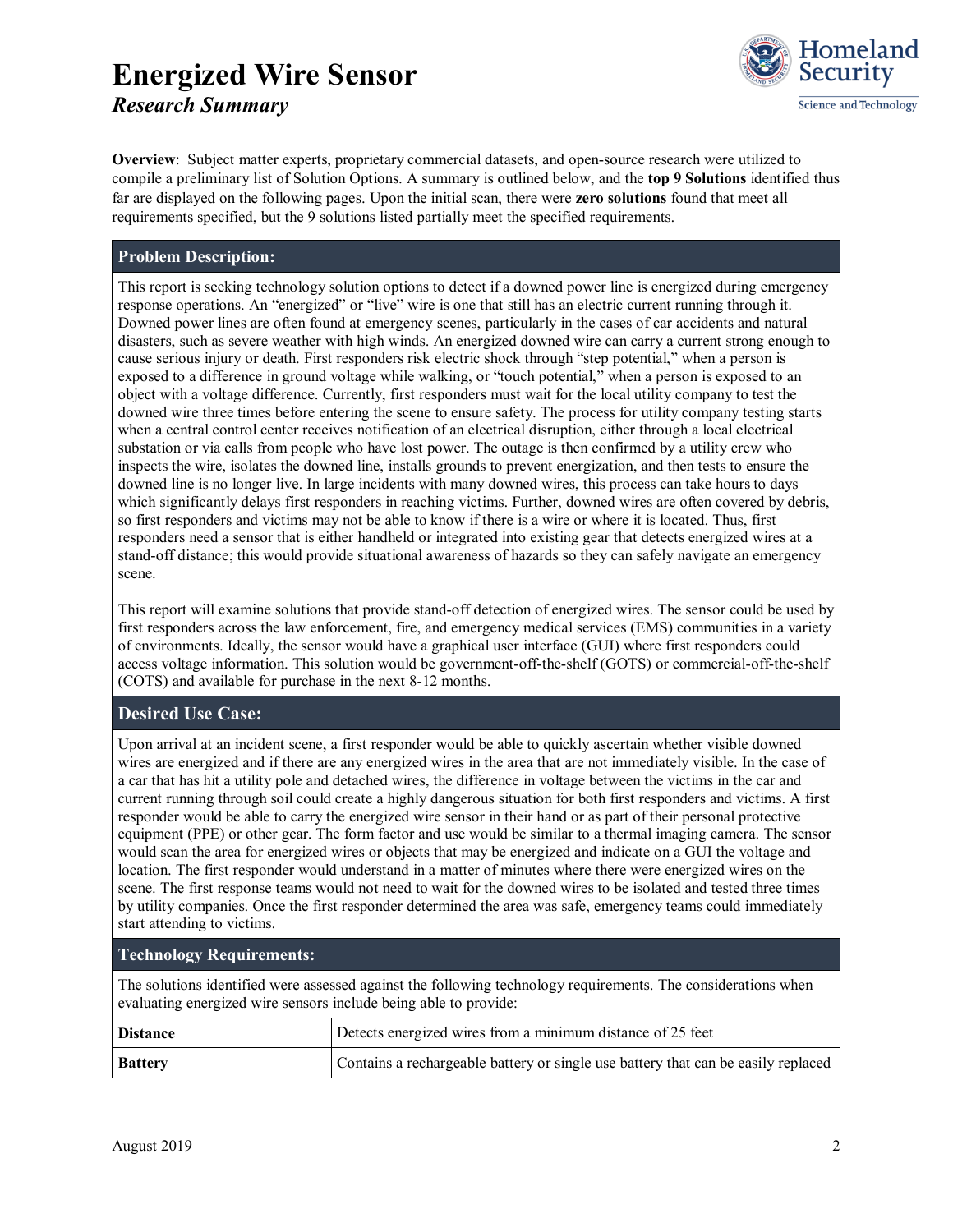

#### Science and Technology

|  | <b>Research Summary</b> |
|--|-------------------------|
|--|-------------------------|

| <b>Form Factor</b>    | Able to be handheld or integrated with other commonly used first responder<br>gear |  |  |  |
|-----------------------|------------------------------------------------------------------------------------|--|--|--|
| <b>AC/DC Currents</b> | Detects both alternating (AC) and direct (DC) electric currents                    |  |  |  |
| Voltage               | Detects at least 110 volts and above                                               |  |  |  |

#### **Solution Categories:**

Through the initial research, three dominant categories of energized wires were found. For these categories, low voltage is defined as below 600 VAC, medium voltage is defined as 600 to 69k VAC, and high voltage is defined as above 69k VAC per ANSI C84.1 standards.

- 1. **Handheld:** There are many commercially available handheld voltage detectors. These detectors have a form factor similar to a flashlight based on their shape and weight and often can be used to detect low and medium range voltages. These are most often sold for personal use in the home to understand the voltages of switchboards and outlets through light or sound alerts. Handheld voltage detectors generally need to be close to or in-contact with the energized object for testing, may lack a graphical user interface, and may run on replaceable AA or AAA batteries. Handheld detectors are likely the best solution for low voltage detection, but are unable to do so at a stand-off distance.
- 2. **Hot Stick:** There are a number of commercially available hot stick voltage detectors. These detectors have a form factor of a wand, generally around 1 foot in length. Hot sticks are most often used by ultiliy works and electricians for medium and high range voltages, though some hot sticks can detect low voltages. Hot sticks can often detect lower voltages at longer distances than handhelds (ranging from 3ft-15ft) but not very long distances. These detectors may not contain a graphical user interface and may run on replaceable 9 volt or rechargeable batteries.
- **3. Stationary Sensor:** There are a few commercially available stationary voltage sensors and sensor systems. Voltage stationary sensors can be placed on vehicles, buildings, or attached to hot sticks. Many have graphical user interfaces on the sensor or may transmit voltage data to an internet connected device. Generally, stationary voltage sensors are ideal for measuring high voltages and may contain replaceable or rechargeable batteries. These vary in distance of detection.

#### **End Users:**

Technologies identified through this Technology Scouting Report could be used by law enforcement officials, firefighters, and emergency medical personnel at emergency scenes, particularly in natural disaster scenarios or vehicle accidents involving electric vehicles.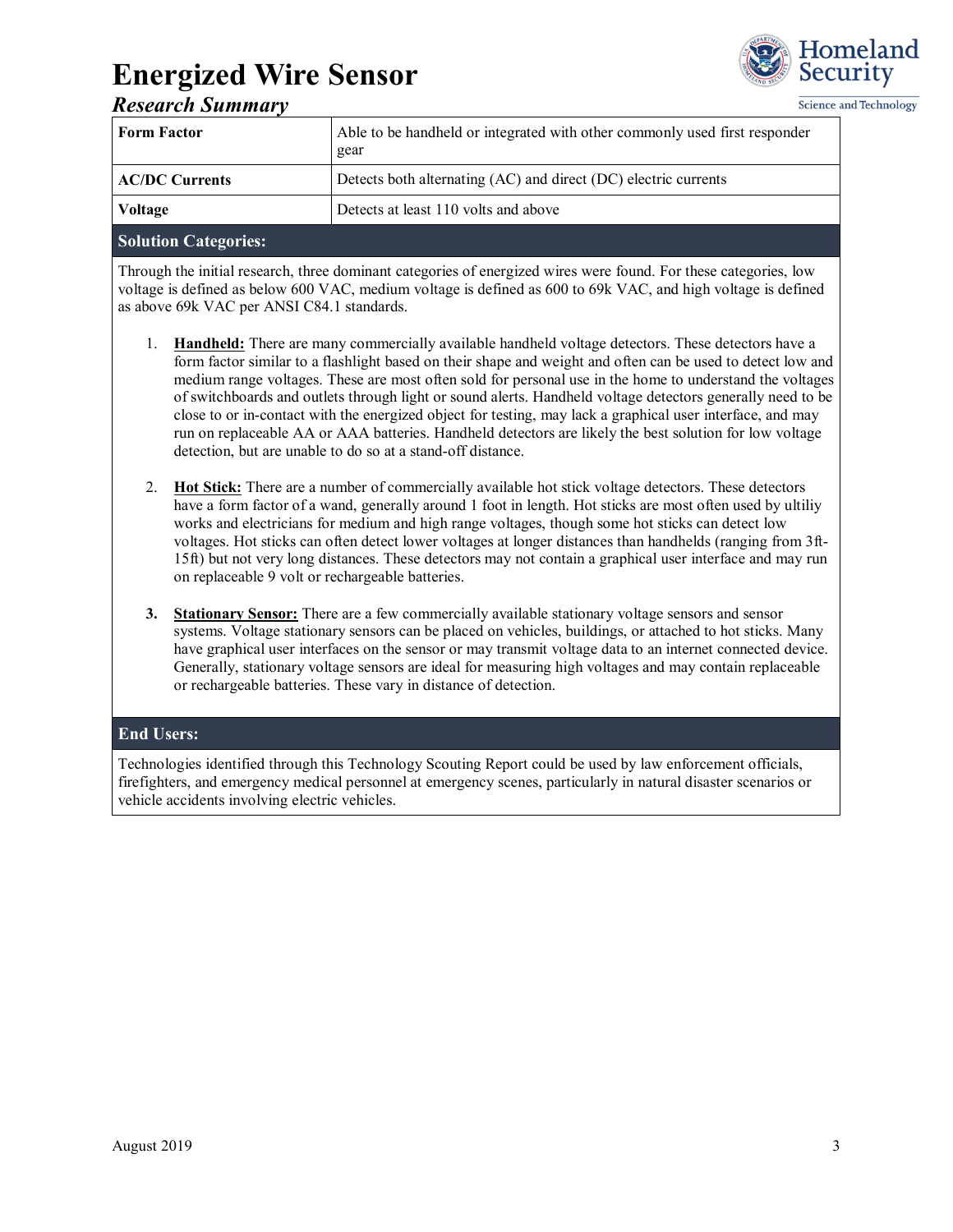*Research Summary*



#### **Legend:**

#### **Key Performance Parameter Criteria:**



Solution Meets Criteria



Additional Information Required from Vendor to Determine if the Solution Meets Criteria



Solution Does Not Meet Criteria

#### **Technology Solutions**

While there are many voltage detectors readily available on the commercial market, **zero Solutions** were found that meet all of the requirements. Specifically, there are no solutions listed below that meet both the AC/DC current detection and distance (25 ft.) requirements. Listed below are 9 Solutions that meet many, but not all, of the stated requirements.

| # | <b>Solution</b>                | <b>Description</b>                                                                                                                                                                                                                                                                                                                                                                                                                                                                                                                                                                                                                                                                                                                 | <b>Distance</b>                     | <b>Battery</b> | Form<br>Factor | AC/DC<br><b>Currents</b> | <b>Voltage</b>                                                |
|---|--------------------------------|------------------------------------------------------------------------------------------------------------------------------------------------------------------------------------------------------------------------------------------------------------------------------------------------------------------------------------------------------------------------------------------------------------------------------------------------------------------------------------------------------------------------------------------------------------------------------------------------------------------------------------------------------------------------------------------------------------------------------------|-------------------------------------|----------------|----------------|--------------------------|---------------------------------------------------------------|
| 1 | trACer by FireCraft            | FireCraft's trACer does not detect DC current but is a great<br>solution to detect medium and high voltages at longer distances.<br>It is specifically designed for firefighters to detect voltage in<br>downed power lines at a safe distance and pinpoint where<br>covered down lines may be. It has a visual (flashing light) and<br>audible (beeping) alerting mechanisms. The trACer runs on a<br>replaceable 9 volt battery and has a ruggedized case for rough<br>use. This solution does not have a GUL.<br>Category: Handheld<br>Weight: 0.6 lbs<br>TRL: 9<br><b>Country of Origin: United States</b><br><b>Additional Information</b>                                                                                    | Up to $125$ ft<br>for 12kVAC        |                |                | Only AC<br>detection     | Vendor<br>outreach<br>needed for<br>exact<br>voltage<br>range |
| 2 | AC HotStick by<br>Hotstick USA | While the AC HotStick does not detect DC current, it is a great<br>solution to detect lower voltages at longer distances (about 15ft).<br>However, it can detect higher voltages at even greater distances<br>$(200 + ft)$ . The AC HotStick is designed for professional<br>rescuers, providing warning of exposed high voltage AC from a<br>safe distance. The AC HotStick will give early audible (beeping)<br>and visual (flashing LED) warning of the presence of dangerous<br>voltages without the need to contact the surface carrying the<br>current. This solution does not have a GUI.<br>Category: Hot stick<br>Weight: 1 lb 4 oz<br>TRL: 9<br><b>Country of Origin: United States</b><br><b>Additional Information</b> | $15+ft.$<br>depending<br>on voltage |                |                | Only AC<br>detection     | 120 VAC to<br>46 kV                                           |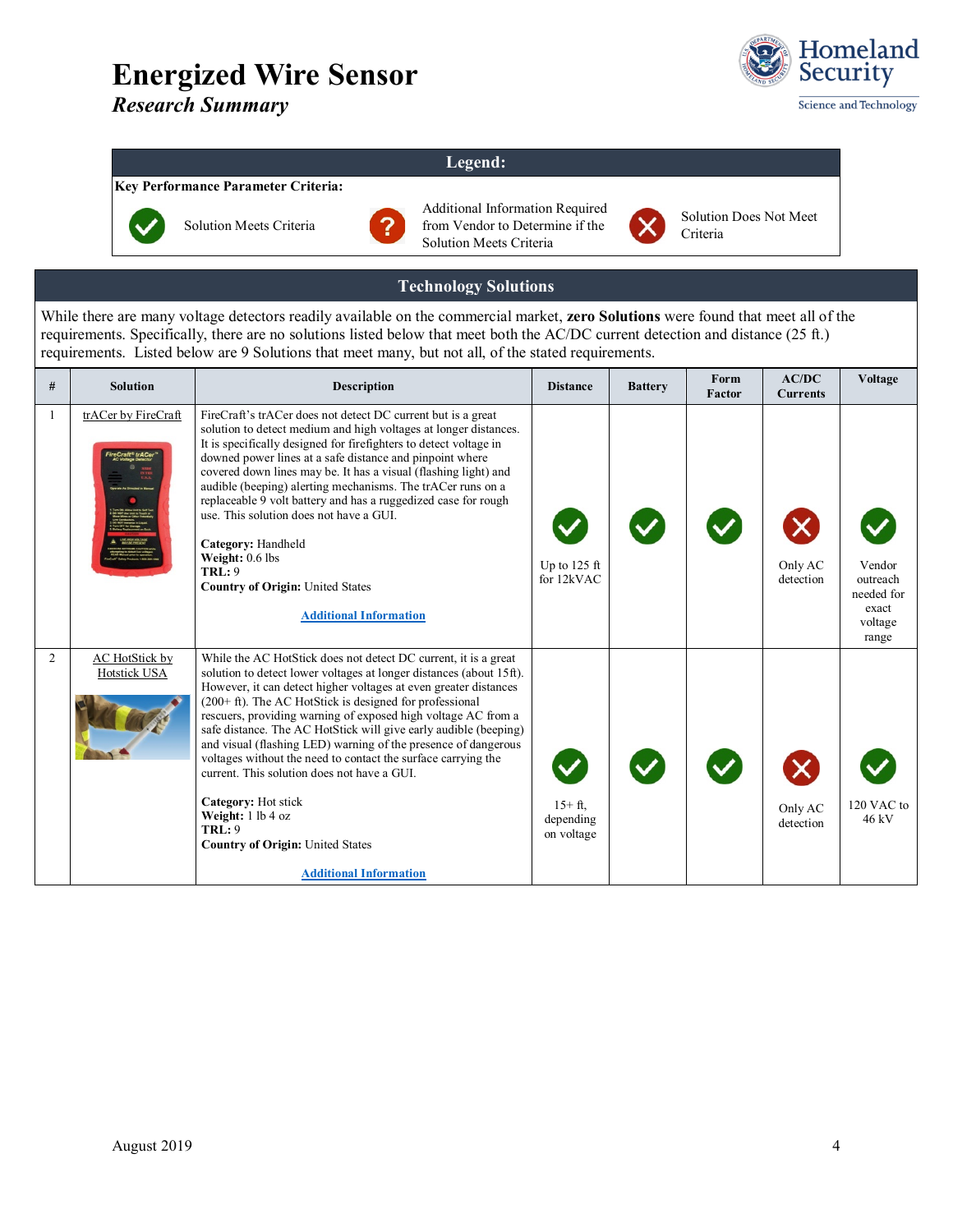### *Research Summary*



|                | <i><b>Research Summary</b></i>                                              | Science and Technology                                                                                                                                                                                                                                                                                                                                                                                                                                                                                                                                                                                                                                                                                                                                                                                                                                                                                                                                                                                                                                                  |                                     |                |                  |                          |                                    |
|----------------|-----------------------------------------------------------------------------|-------------------------------------------------------------------------------------------------------------------------------------------------------------------------------------------------------------------------------------------------------------------------------------------------------------------------------------------------------------------------------------------------------------------------------------------------------------------------------------------------------------------------------------------------------------------------------------------------------------------------------------------------------------------------------------------------------------------------------------------------------------------------------------------------------------------------------------------------------------------------------------------------------------------------------------------------------------------------------------------------------------------------------------------------------------------------|-------------------------------------|----------------|------------------|--------------------------|------------------------------------|
| #              | <b>Solution</b>                                                             | <b>Description</b>                                                                                                                                                                                                                                                                                                                                                                                                                                                                                                                                                                                                                                                                                                                                                                                                                                                                                                                                                                                                                                                      | <b>Distance</b>                     | <b>Battery</b> | Form<br>Factor   | AC/DC<br><b>Currents</b> | Voltage                            |
| $\mathfrak{Z}$ | Lookout by HD<br><b>Electic Company</b>                                     | The Lookout detection sensor system is ideal for electric utility<br>workers to affix to various equipment (such as bucket truck<br>arms) but it does not scan an area like a thermal camera. The<br>sensors could be affixed to first responder vehicles to detect<br>energy around the vehicle, but only at high voltage levels. The<br>system comprises a series of sensors that detect the presence of<br>an electric field caused by a nearby energy conductor. If an<br>electric field is detected, there are audible and visual alerts to<br>warn the team in the area. Sensors can transmit to each other up<br>to 100 ft. The Lookout system connects to an app that can be<br>viewed on a tablet or other internet enabled device to display<br>voltage information. Lookout sensors can be charged up to five<br>at a time on a charging station and have up to 8 hours of battery<br>life in "alert" mode.<br>Category: Stationary sensor<br>Weight: 1 lb each<br><b>TRL: 9</b><br><b>Country of Origin: United States</b><br><b>Additional Information</b> | $\bm{\mathsf{x}}$<br>3 <sub>f</sub> |                |                  |                          | 4kVAC to<br>500kVAC                |
| $\overline{4}$ | Amprobe TIC 300 Pro<br><b>High Voltage Detector</b>                         | The TIC-300 PRO is a hot stick voltage detector that is<br>specifically designed for checking downed power lines,<br>transmission lines, power distribution equipment, and load break<br>connectors. It does not require direct contact with wires, but the<br>tool must be within a short distance to detect. The device alerts<br>when voltage is detected by flashing bright lights and loud<br>beeps. The hot stick can be adapted with an extender, which can<br>increase the voltage detector length by 57" ( $\sim$ 4.75 ft) and is<br>ruggedized to survive a drop of 6ft. The TIC-300 PRO does not<br>have a GUI.<br>Category: Hot stick<br>Weight: 0.5 lbs<br><b>TRL: 9</b><br><b>Country of Origin: United States</b><br><b>Additional Information</b>                                                                                                                                                                                                                                                                                                       | X<br>Close<br>detection<br>needed   |                |                  | Only AC<br>Detection     | 30 VAC to<br>122,000<br><b>VAC</b> |
| 5              | H286 SVD Personal<br><b>Safety Voltage</b><br>Proximity Detector by<br>Hoyt | The H286 SVD is a sensor for detecting high AC voltage. It is<br>specifically designed for electric engineering personnel, power<br>engineering personnel, firefighting personnel, and instrument<br>equipment workers with prominent warning when approaching<br>high voltage and for taking necessary safety action. It can be<br>attached to personal protective equipment (PPE), including<br>helmet mounted, or worn round the upper arm. When<br>approaching an electric field the sensor will give buzzer and<br>LED flash light alerts. It is ruggedized for outdoor environments<br>and is waterproof. This solution does not have a GUI.<br>Category: Stationary sensor<br><b>Weight:</b> $\sim$ 1.2 oz<br><b>TRL: 9</b><br><b>Country of Origin: United States</b><br><b>Additional Information</b>                                                                                                                                                                                                                                                          | $\sim$ 2.6 ft                       |                | Worn with<br>PPE | Only AC<br>Detection     | 110VACto<br>11.4 kVAC              |